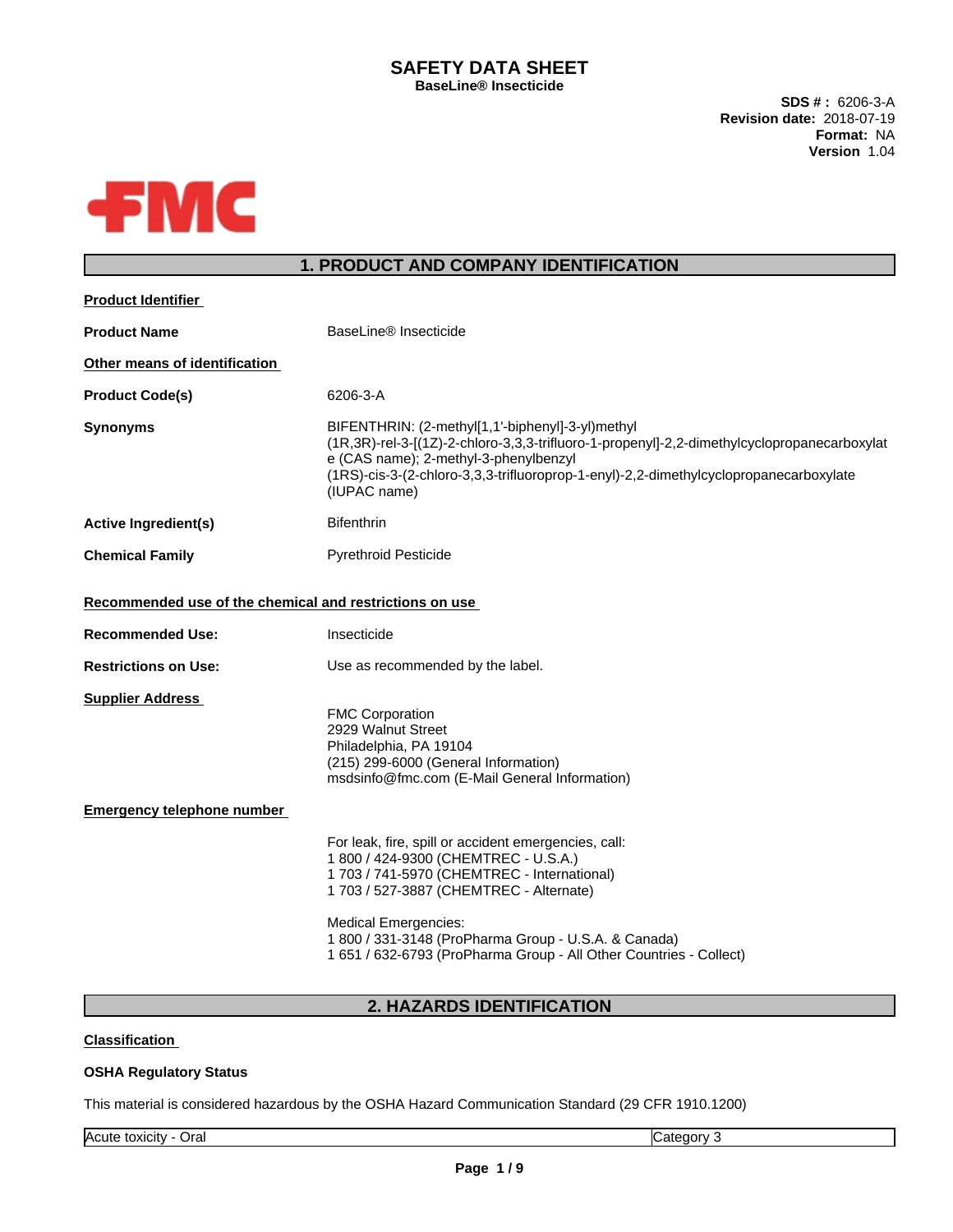| דטוו ווטוכוסי |
|---------------|
| Category 2    |
| Category 1B   |
| Category 2    |
| Category      |
| Category      |
| Category      |
| Category 4    |
|               |

### **GHS Label elements, including precautionary statements**

### **EMERGENCY OVERVIEW**

| Danger                                                                |
|-----------------------------------------------------------------------|
|                                                                       |
| <b>Hazard Statements</b>                                              |
| <b>H301 - Toxic if swallowed</b>                                      |
| H304 - May be fatal if swallowed and enters airways                   |
| H315 - Causes skin irritation                                         |
| H317 - May cause an allergic skin reaction                            |
| H351 - Suspected of causing cancer                                    |
| H370 - Causes damage to organs                                        |
| H372 - Causes damage to organs through prolonged or repeated exposure |
| <b>Physical Hazards</b>                                               |
| H227 - Combustible liquid                                             |
|                                                                       |

### **Precautionary Statements - Prevention**

P202 - Do not handle until all safety precautions have been read and understood

P210 - Keep away from heat/sparks/open flames/hot surfaces. No smoking

P260 - Do not breathe dust/fume/gas/mist/vapors/spray

- P264 Wash face, hands and any exposed skin thoroughly after handling
- P270 Do not eat, drink or smoke when using this product
- P272 Contaminated work clothing should not be allowed out of the workplace
- P280 Wear protective gloves

P280 - Wear protective gloves/protective clothing/eye protection/face protection

## **Precautionary Statements - Response**

P308 + P311 - If exposed or concerned: Call a POISON CENTER or doctor

P302 + P352 - IF ON SKIN: Wash with plenty of water and soap

P333 + P313 - If skin irritation or rash occurs: Get medical advice/attention

P362 - Take off contaminated clothing and wash before reuse

P301 + P310 - IF SWALLOWED: Immediately call a POISON CENTER or doctor

- P331 Do NOT induce vomiting
- P330 Rinse mouth

P370 + P378 - In case of fire: Use Foam. Carbon dioxide (CO2). Dry chemical. for extinction

# **Precautionary Statements - Storage**

P405 - Store locked up P403 + P235 - Store in a well-ventilated place. Keep cool

### **Precautionary Statements - Disposal**

P501 - Dispose of contents/container to an approved waste disposal plant

#### **Hazards not otherwise classified (HNOC)**

No hazards not otherwise classified were identified.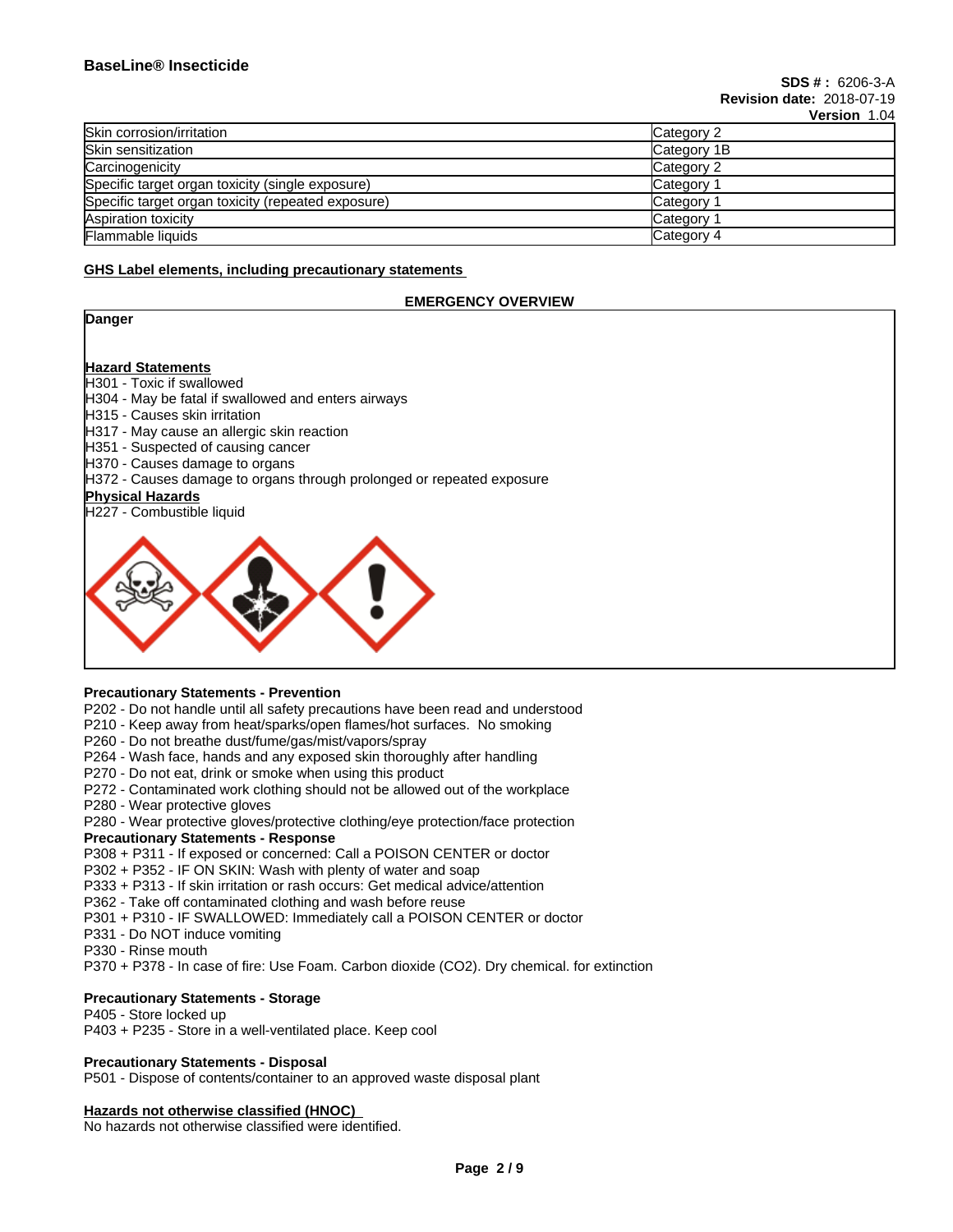#### **Other Information**

Very toxic to aquatic life with long lasting effects. May be harmful in contact with skin.

# **3. COMPOSITION/INFORMATION ON INGREDIENTS**

# **Chemical Family Pyrethroid Pesticide.**

| <b>Chemical name</b>                      | <b>CAS-No</b> | Weight %  |
|-------------------------------------------|---------------|-----------|
| <b>Bifenthrin</b>                         | 82657-04-3    | 23.4      |
| .1'-Biphenyl, bis(1-methylethyl)-         | 69009-90-1    | $30 - 40$ |
| Petroleum distillates, hydrotreated light | 64742-47-8    | $10 - 20$ |
| Calcium dodecylbenzene sulfonate          | 26264-06-2    | 1-ე       |

Synonyms are provided in Section 1.

| <b>4. FIRST AID MEASURES</b> |  |
|------------------------------|--|
|------------------------------|--|

| <b>Eye Contact</b>                                                                         | Hold eyes open and rinse slowly and gently with water for 15 to 20 minutes. Remove<br>contact lenses, if present, after the first 5 minutes, then continue rinsing eye. Call a poison<br>control center or doctor for further treatment advice.                                                                                                         |
|--------------------------------------------------------------------------------------------|---------------------------------------------------------------------------------------------------------------------------------------------------------------------------------------------------------------------------------------------------------------------------------------------------------------------------------------------------------|
| <b>Skin Contact</b>                                                                        | Take off contaminated clothing. Rinse skin immediately with plenty of water for 15-20<br>minutes. Call a poison control center or doctor for further treatment advice.                                                                                                                                                                                  |
| <b>Inhalation</b>                                                                          | Move to fresh air. If person is not breathing, call 911 or an ambulance, then give artificial<br>respiration, preferably mouth-to-mouth if possible. Call a poison control center or doctor for<br>further treatment advice.                                                                                                                            |
| Ingestion                                                                                  | If swallowed, do not induce vomiting - seek medical advice Immediately call a poison<br>control center or doctor. Do not induce vomiting unless told to do so by a poison control<br>center or doctor. Do not give any liquid to the person. Do not induce vomiting or give<br>anything by mouth to an unconscious person.                              |
| Most important symptoms and<br>effects, both acute and delayed                             | Central nervous system effects, Allergic skin reactions.                                                                                                                                                                                                                                                                                                |
| Indication of immediate medical<br>attention and special treatment<br>needed, if necessary | Treat symptomatically. Contains petroleum distillate. Vomiting may cause aspiration<br>pneumonia. This product is a pyrethroid. If large amounts have been ingested, the stomach<br>and intestines should be evacuated. Treatment is symptomatic and supportive. Digestible<br>fats, oils, or alcohol may increase absorption and so should be avoided. |

# **5. FIRE-FIGHTING MEASURES**

| <b>Suitable Extinguishing Media</b>                                                                        | Foam. Carbon dioxide (CO2). Dry chemical. Soft stream or water fog only if necessary.<br>Contain all runoff. |
|------------------------------------------------------------------------------------------------------------|--------------------------------------------------------------------------------------------------------------|
| Specific Hazards Arising from the<br><b>Chemical</b><br><b>Hazardous Combustion Products</b>               | Combustible liquid<br>Toxic fumes may be produced.                                                           |
| <b>Explosion data</b><br><b>Sensitivity to Mechanical Impact</b><br><b>Sensitivity to Static Discharge</b> | No information available.<br>No information available.                                                       |
| <b>Protective equipment and</b><br>precautions for firefighters                                            | As in any fire, wear self-contained breathing apparatus and full protective gear.                            |

# **6. ACCIDENTAL RELEASE MEASURES**

**Personal Precautions** Isolate and post spill area. Remove all sources of ignition. Ventilate the area. Wear suitable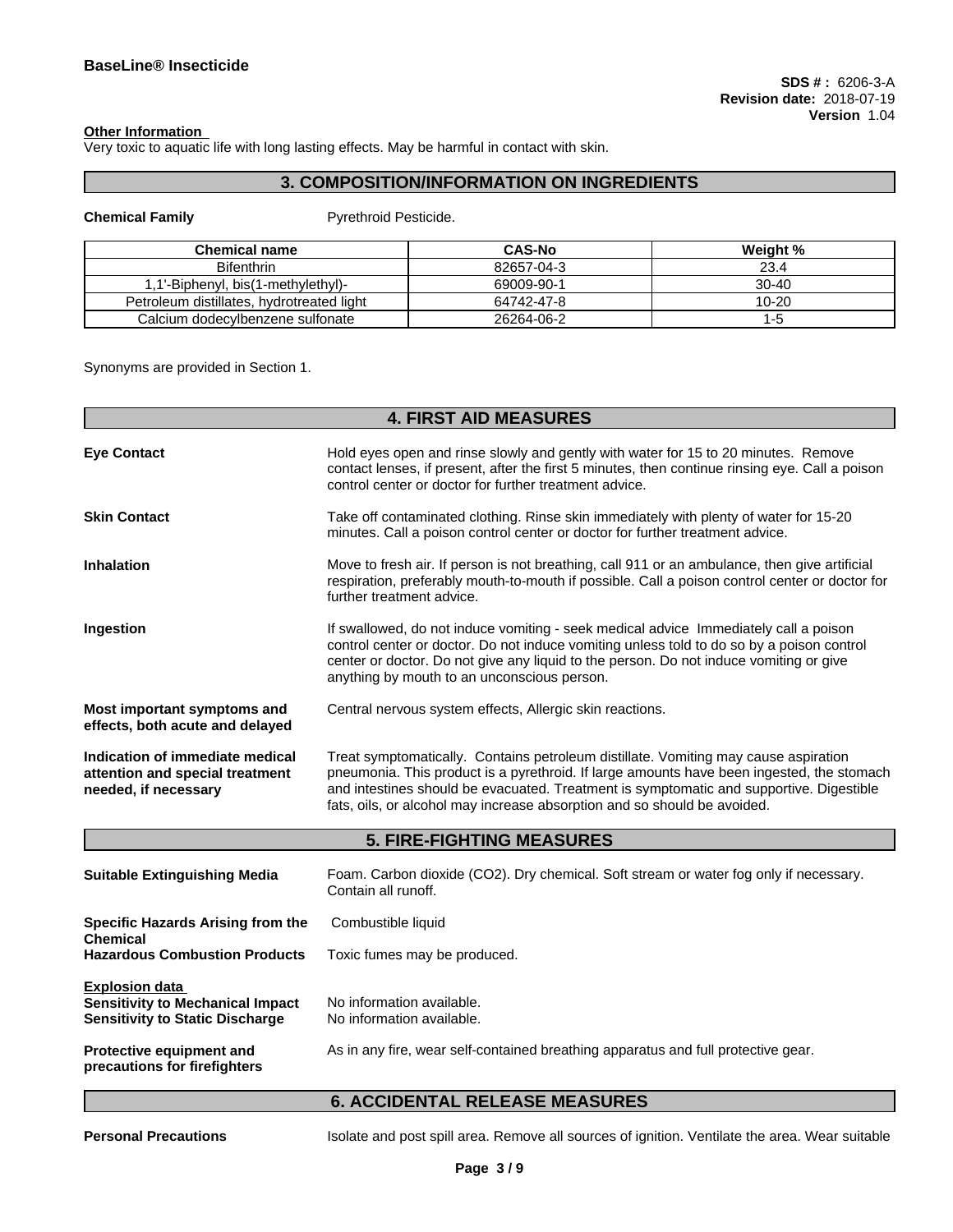|                                  | דשוויווטופוס<br>protective clothing, gloves and eye/face protection. For personal protection see section 8.                                                                                                                                                 |
|----------------------------------|-------------------------------------------------------------------------------------------------------------------------------------------------------------------------------------------------------------------------------------------------------------|
| Other                            | For further clean-up instructions, call FMC Emergency Hotline number listed in Section 1<br>"Product and Company Identification" above.                                                                                                                     |
| <b>Environmental Precautions</b> | Keep people and animals away from and upwind of spill/leak. Keep material out of lakes,<br>streams, ponds, and sewer drains.                                                                                                                                |
| <b>Methods for Containment</b>   | Dike to prevent runoff. Absorb with earth, sand or other non-combustible material and<br>transfer to containers for later disposal.                                                                                                                         |
| Methods for cleaning up          | Clean and neutralize spill area, tools and equipment by washing with water and soap.<br>Absorb rinsate and add to the collected waste. Waste must be classified and labeled prior<br>to recycling or disposal. Dispose of waste as indicated in Section 13. |
|                                  | 7. HANDLING AND STORAGE                                                                                                                                                                                                                                     |
| <b>Handling</b>                  | Do not contaminate other pesticides, fertilizers, water, food, or feed by storage or disposal.                                                                                                                                                              |
| <b>Storage</b>                   | Keep in a dry, cool and well-ventilated place. Keep away from open flames, hot surfaces<br>and sources of ignition. Keep out of reach of children and animals. Keep/store only in<br>original container.                                                    |
|                                  |                                                                                                                                                                                                                                                             |

**Incompatible products** None known

# **8. EXPOSURE CONTROLS/PERSONAL PROTECTION**

# **Control parameters**

| Petroleum distillates.<br>TWA: 200 mg/m $3$<br><b>Skin</b><br>hydrotreated light<br>(64742-47-8)<br><b>Appropriate engineering controls</b>                                                                                                                                                                                                           |
|-------------------------------------------------------------------------------------------------------------------------------------------------------------------------------------------------------------------------------------------------------------------------------------------------------------------------------------------------------|
|                                                                                                                                                                                                                                                                                                                                                       |
|                                                                                                                                                                                                                                                                                                                                                       |
|                                                                                                                                                                                                                                                                                                                                                       |
| Apply technical measures to comply with the occupational exposure limits. When working in<br><b>Engineering measures</b><br>confined spaces (tanks, containers, etc.), ensure that there is a supply of air suitable for<br>breathing and wear the recommended equipment.                                                                             |
| Individual protection measures, such as personal protective equipment                                                                                                                                                                                                                                                                                 |
| If there is a potential for exposure to particles which could cause eye discomfort, wear<br><b>Eye/Face Protection</b><br>chemical goggles.                                                                                                                                                                                                           |
| Wear long-sleeved shirt, long pants, socks, and shoes.<br><b>Skin and Body Protection</b>                                                                                                                                                                                                                                                             |
| Use protective gloves made of chemical materials such as nitrile or neoprene. Wash the<br><b>Hand Protection</b><br>outside of gloves with soap and water before reuse. Check regularly for leaks.                                                                                                                                                    |
| If exposure limits are exceeded or irritation is experienced, NIOSH/MSHA approved<br><b>Respiratory Protection</b><br>respiratory protection should be worn. Respiratory protection must be provided in<br>accordance with current local regulations.                                                                                                 |
| Clean water should be available for washing in case of eye or skin contamination. Wash<br><b>Hygiene measures</b><br>skin prior to eating, drinking, chewing gum or using tobacco. Shower or bathe at the end of<br>working. Remove and wash contaminated clothing before re-use. Launder work clothing<br>separately from regular household laundry. |
| <b>General information</b><br>If the product is used in mixtures, it is recommended that you contact the appropriate<br>protective equipment suppliers.                                                                                                                                                                                               |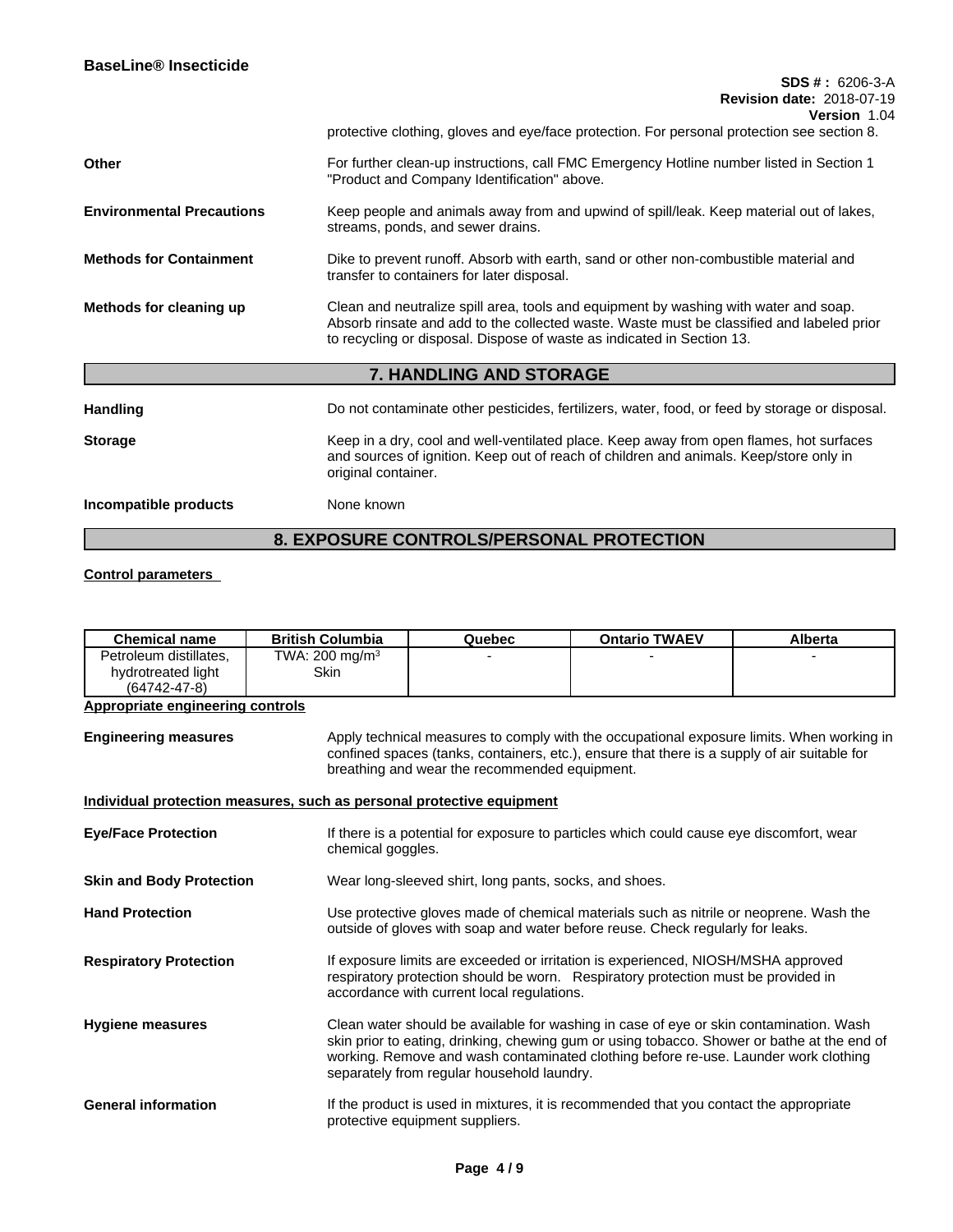# **9. PHYSICAL AND CHEMICAL PROPERTIES**

## **Information on basic physical and chemical properties**

| Appearance                       | Amber Liquid             |
|----------------------------------|--------------------------|
| <b>Physical State</b>            | Liquid                   |
| Color                            | Amber                    |
| Odor                             | Hydrocarbon-like         |
| Odor threshold                   | No information available |
| pН                               | 3.9                      |
| Melting point/freezing point     | Not applicable           |
| <b>Boiling Point/Range</b>       | No information available |
| Flash point                      | 73 - 75 °C / 153-158 °F  |
| <b>Evaporation Rate</b>          | No information available |
| Flammability (solid, gas)        | No information available |
| <b>Flammability Limit in Air</b> |                          |
| <b>Upper flammability limit:</b> | No information available |
| Lower flammability limit:        | No information available |
| Vapor pressure                   | No information available |
| Vapor density                    | No information available |
| Density                          | 8.59 lb/gal              |
| <b>Specific gravity</b>          | 1.031 @ 20°C             |
| Water solubility                 | Emulsifies               |
| Solubility in other solvents     | No information available |
| <b>Partition coefficient</b>     | No information available |
| Autoignition temperature         | No information available |
| <b>Decomposition temperature</b> | No information available |
| Viscosity, kinematic             | No information available |
| Viscosity, dynamic               | No information available |
| <b>Explosive properties</b>      | No information available |
| <b>Oxidizing properties</b>      | No information available |
| Molecular weight                 | No information available |
| <b>Bulk density</b>              | No information available |
|                                  |                          |

# **10. STABILITY AND REACTIVITY**

| <b>Reactivity</b>                                                                                                                       | Not applicable                                                                                                       |
|-----------------------------------------------------------------------------------------------------------------------------------------|----------------------------------------------------------------------------------------------------------------------|
| <b>Chemical Stability</b><br><b>Possibility of Hazardous Reactions</b> None under normal processing.<br><b>Hazardous polymerization</b> | Stable under recommended storage conditions.<br>Hazardous polymerization does not occur.                             |
| <b>Conditions to avoid</b><br>Incompatible materials                                                                                    | Heat, flames and sparks<br>None known.                                                                               |
|                                                                                                                                         | Hazardous Decomposition Products May emit toxic fumes under fire conditions. Carbon oxides (COx), Hydrogen chloride, |
|                                                                                                                                         | Hydrogen fluoride.                                                                                                   |

# **11. TOXICOLOGICAL INFORMATION**

### **Product Information**

| LD50 Oral                         | 153 mg/kg (rat)                |
|-----------------------------------|--------------------------------|
| <b>LD50 Dermal</b>                | $> 2,000$ 5,000 mg/kg (rabbit) |
| <b>LC50 Inhalation</b>            | $> 7.25$ mg/L 4 hr             |
| Serious eye damage/eye irritation | Mildly irritating (rabbit).    |
| <b>Skin corrosion/irritation</b>  | Severely irritating (rabbit).  |
| <b>Sensitization</b>              | Sensitizer                     |

**Information on toxicological effects**

**Symptoms** Large doses of bifenthrin ingested by laboratory animals produced signs of toxicity including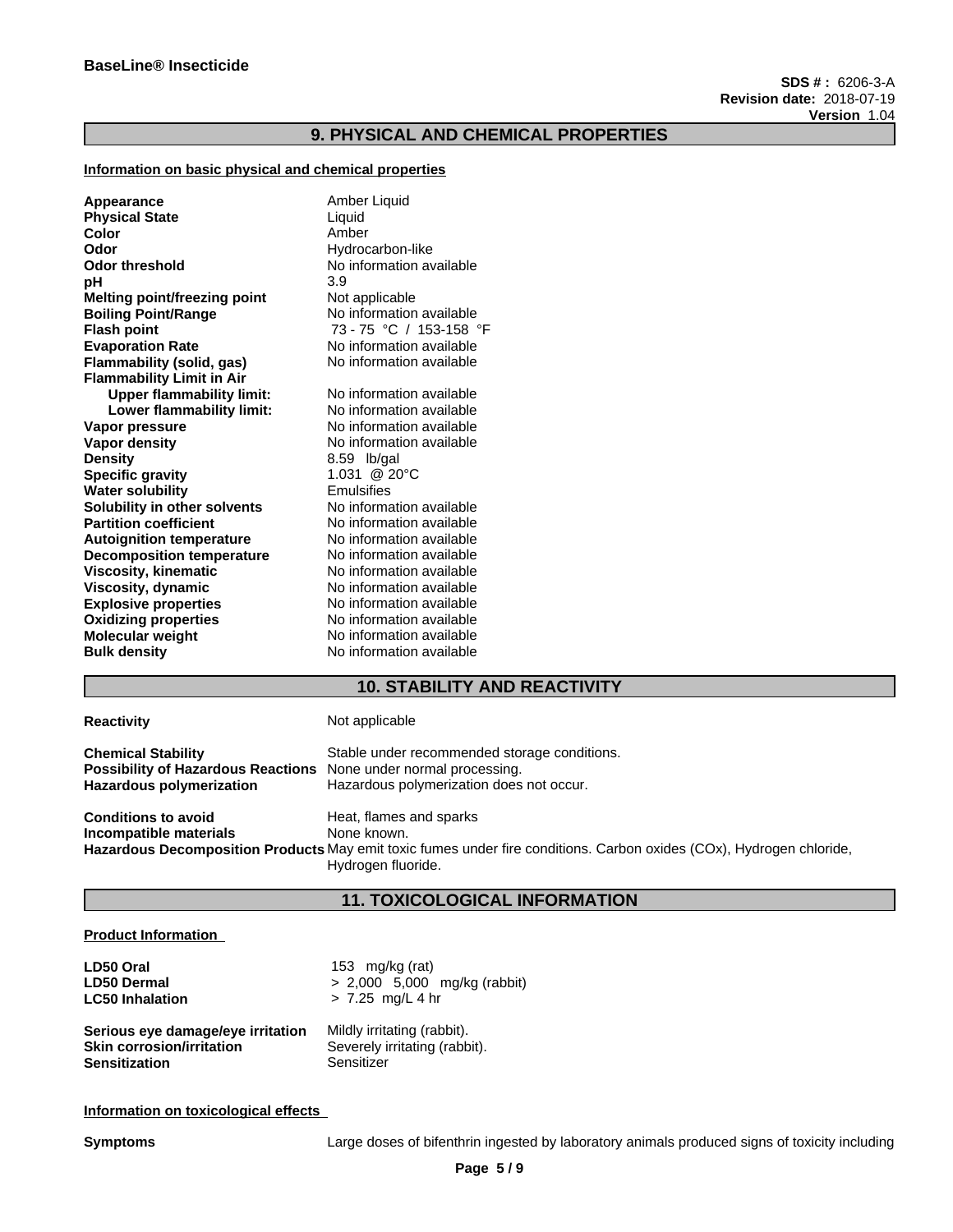convulsions, tremors and bloody nasal discharge.

### **Delayed and immediate effects as well as chronic effects from short and long-term exposure**

| <b>Chronic toxicity</b>         | Bifenthrin: Long-term exposure caused neurotoxicity (tremors and impaired gait) in the early<br>exposure in animal studies, but tremors disappeared with continued exposure.                |
|---------------------------------|---------------------------------------------------------------------------------------------------------------------------------------------------------------------------------------------|
| <b>Mutagenicity</b>             | Bifenthrin: Not genotoxic in animal studies.                                                                                                                                                |
| Carcinogenicity                 | Bifenthrin: Weak treatment-related response for liver adenocarcinomas and benign bladder<br>tumors (lesion) in male mice.                                                                   |
| <b>Neurological effects</b>     | Bifenthrin Causes clinical signs of neurotoxicity (tremors, impaired gait, excessive<br>salivation) following acute or subchronic exposure. Tremors disappeared with continued<br>exposure. |
| <b>Reproductive toxicity</b>    | Bifenthrin: No toxicity to reproduction in animal studies.                                                                                                                                  |
| Developmental toxicity          | Bifenthrin: Not teratogenic in animal studies.                                                                                                                                              |
| <b>STOT - single exposure</b>   | Causes damage to organs. See listed target organs below.                                                                                                                                    |
| <b>STOT - repeated exposure</b> | Causes damage to organs through prolonged or repeated exposure. See listed target<br>organs below.                                                                                          |
| <b>Target organ effects</b>     | Bifenthrin: Liver, Testes.                                                                                                                                                                  |
| <b>Neurological effects</b>     | Bifenthrin Causes clinical signs of neurotoxicity (tremors, impaired gait, excessive<br>salivation) following acute or subchronic exposure. Tremors disappeared with continued<br>exposure. |
| <b>Aspiration hazard</b>        | Potential for aspiration if swallowed.                                                                                                                                                      |
|                                 |                                                                                                                                                                                             |

# **12. ECOLOGICAL INFORMATION**

### **Ecotoxicity**

| Bifenthrin (82657-04-3)                   |                                                                                                                                                                                                                                                        |                                    |        |           |  |
|-------------------------------------------|--------------------------------------------------------------------------------------------------------------------------------------------------------------------------------------------------------------------------------------------------------|------------------------------------|--------|-----------|--|
| Active Ingredient(s)                      | <b>Duration</b>                                                                                                                                                                                                                                        | <b>Species</b>                     | Value  | Units     |  |
| <b>Bifenthrin</b>                         | 96 h LC50                                                                                                                                                                                                                                              | Fish                               | 0.1    | $\mu$ g/L |  |
|                                           | 72 h EC50                                                                                                                                                                                                                                              | Algae                              | 0.822  | mg/L      |  |
|                                           | 48 h EC50                                                                                                                                                                                                                                              | Crustacea                          | 0.11   | µg/L      |  |
|                                           | 21 d NOEC                                                                                                                                                                                                                                              | Fish                               | 0.012  | $\mu$ g/L |  |
|                                           | 21 d NOEC                                                                                                                                                                                                                                              | Crustacea                          | 0.0013 | $\mu$ g/L |  |
| <b>Bioaccumulation</b><br><b>Mobility</b> | Bifenthrin: The substance has a potential for bioconcentration.<br>Bifenthrin: Immobile. Not expected to reach groundwater.                                                                                                                            |                                    |        |           |  |
|                                           |                                                                                                                                                                                                                                                        | <b>13. DISPOSAL CONSIDERATIONS</b> |        |           |  |
| Waste disposal methods                    | Pesticide wastes are toxic. Improper disposal of excess pesticide, spray mixture, or rinsate<br>is prohibited. If these wastes cannot be disposed of by use according to label instructions,<br>contact appropriate disposal authorities for guidance. |                                    |        |           |  |
| <b>Contaminated Packaging</b>             | Containers must be disposed of in accordance with local, state and federal regulations.<br>Refer to the product label for container disposal instructions. Do not reuse or refill this<br>container.                                                   |                                    |        |           |  |
|                                           |                                                                                                                                                                                                                                                        | <b>14. TRANSPORT INFORMATION</b>   |        |           |  |

DOT **DOT USDOT** is requiring that products formerly classified as "Consumer Commodity, ORM-D" transition to "Limited Quantity" by 12/31/2020. During the transition period the 49CFR carton shipping marks may be Consumer Commodity (old) or Limited Quantity Diamond (new). Please prepare shipping documents to match the carton mark.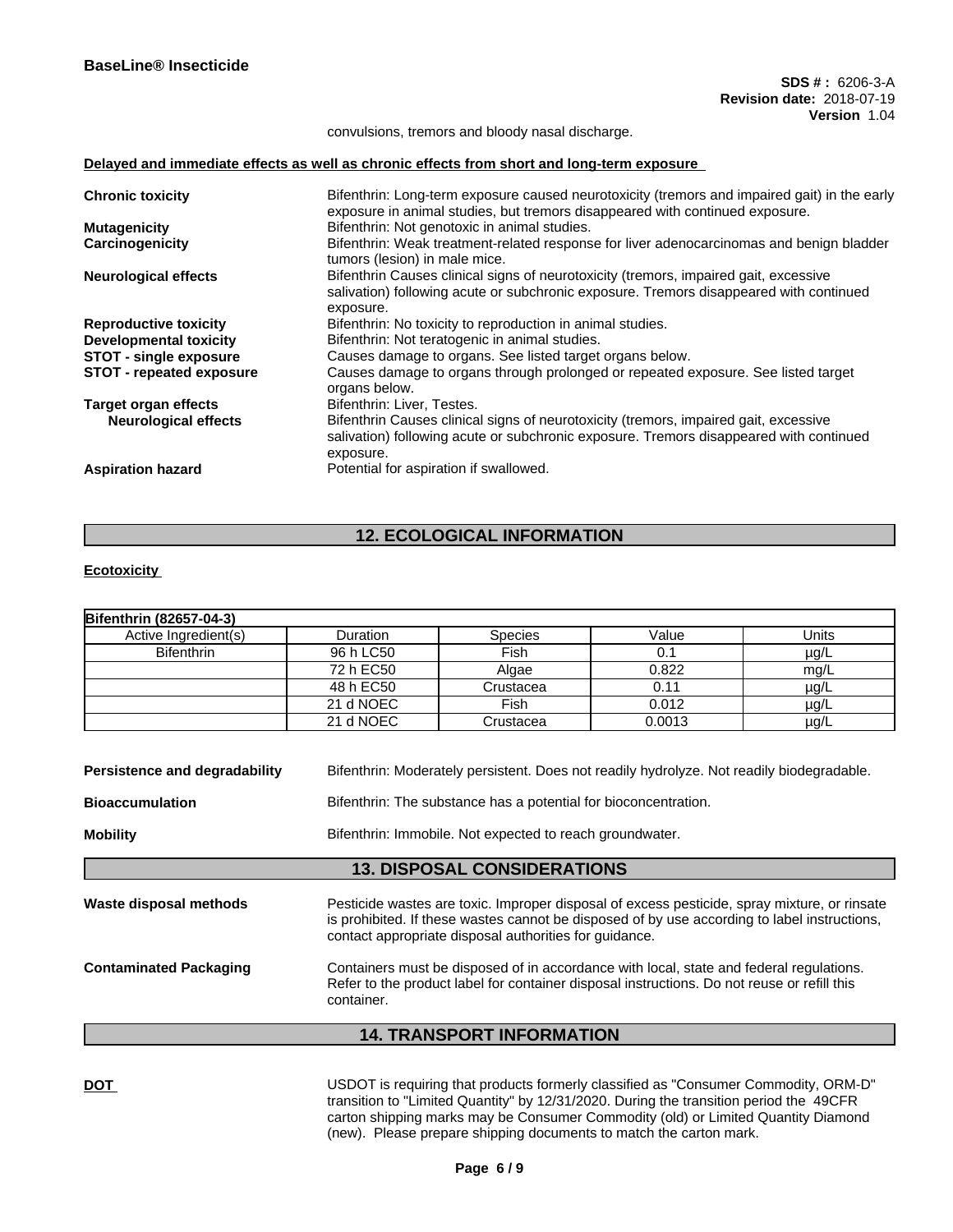| <b>Packaging Type</b>       | $4 \times 1$ gallon, $4 \times 1$ quart, $4 \times 4 \times 1$ quart                 |
|-----------------------------|--------------------------------------------------------------------------------------|
| UN/ID no                    | <b>UN3352</b>                                                                        |
| <b>Proper Shipping Name</b> | Pyrethroid pesticide, liquid, toxic                                                  |
| <b>Hazard class</b>         | 6.1                                                                                  |
| <b>Packing Group</b>        | Ш                                                                                    |
| <b>Description</b>          | UN3352, Pyrethroid pesticide, liquid, toxic, 6.1, III                                |
| TDG                         | The "Marine Pollutant" marking is only applicable when shipped by vessel, and is not |
|                             | applicable when shipped only by road or rail in Canada.                              |
| UN/ID no                    | <b>UN3352</b>                                                                        |
| <b>Proper Shipping Name</b> | Pyrethroid pesticide, liquid, toxic                                                  |
| <b>Hazard class</b>         | 6.1                                                                                  |
| <b>Packing Group</b>        | III                                                                                  |
| <b>Marine Pollutant</b>     | Bifenthrin.                                                                          |
| <b>Description</b>          | UN3352, Pyrethroid pesticide, liquid, toxic, 6.1, III, Marine Pollutant              |
|                             |                                                                                      |
| ICAO/IATA                   |                                                                                      |
| UN/ID no                    | <b>UN3352</b>                                                                        |
| <b>Proper Shipping Name</b> | Pyrethroid pesticide, liquid, toxic                                                  |
| <b>Hazard class</b>         | 6.1                                                                                  |
| <b>Packing Group</b>        | Ш                                                                                    |
| <b>Description</b>          | UN3352, Pyrethroid pesticide, liquid, toxic, 6.1, III, Marine Pollutant              |
| <b>Limited quantity</b>     | 611/60L                                                                              |
| IMDG/IMO                    |                                                                                      |
| UN/ID no                    | <b>UN3352</b>                                                                        |
| <b>Proper Shipping Name</b> | Pyrethroid pesticide, liquid, toxic                                                  |
| <b>Hazard class</b>         | 6.1                                                                                  |
| <b>Packing Group</b>        | Ш                                                                                    |
| EmS <sub>No.</sub>          | F-A, S-A                                                                             |
| <b>Marine Pollutant</b>     | <b>Bifenthrin</b>                                                                    |
| <b>Description</b>          | UN3352, Pyrethroid pesticide, liquid, toxic, 6.1, III, Marine Pollutant              |

# **15. REGULATORY INFORMATION**

# **U.S. Federal Regulations**

# **SARA 313**

Section 313 of Title III of the Superfund Amendments and Reauthorization Act of 1986 (SARA). This product contains a chemical or chemicals which are subject to the reporting requirements of the Act and Title 40 of the Code of Federal Regulations, Part 372:

| <b>Chemical name</b>           | <b>CAS-No</b> | Weight %   | <b>SARA 313</b><br><b>fhreshold</b><br>Values % |
|--------------------------------|---------------|------------|-------------------------------------------------|
| Bifenthrin - 82657-<br>-7-04-3 | 82657-04-3    | ົ<br>+…ت ∠ | .                                               |

# **SARA 311/312 Hazard Categories**

| Acute health hazard               | Yes |  |
|-----------------------------------|-----|--|
| Chronic health hazard             | Yes |  |
| Fire hazard                       | Yes |  |
| Sudden release of pressure hazard | No. |  |
| Reactive Hazard                   | N٥  |  |

## **Clean Water Act**

This product contains the following substances which are regulated pollutants pursuant to the Clean Water Act (40 CFR 122.21 and 40 CFR 122.42):

# **CERCLA**

This material, as supplied, contains one or more substances regulated as a hazardous substance under the Comprehensive Environmental Response Compensation and Liability Act (CERCLA) (40 CFR 302):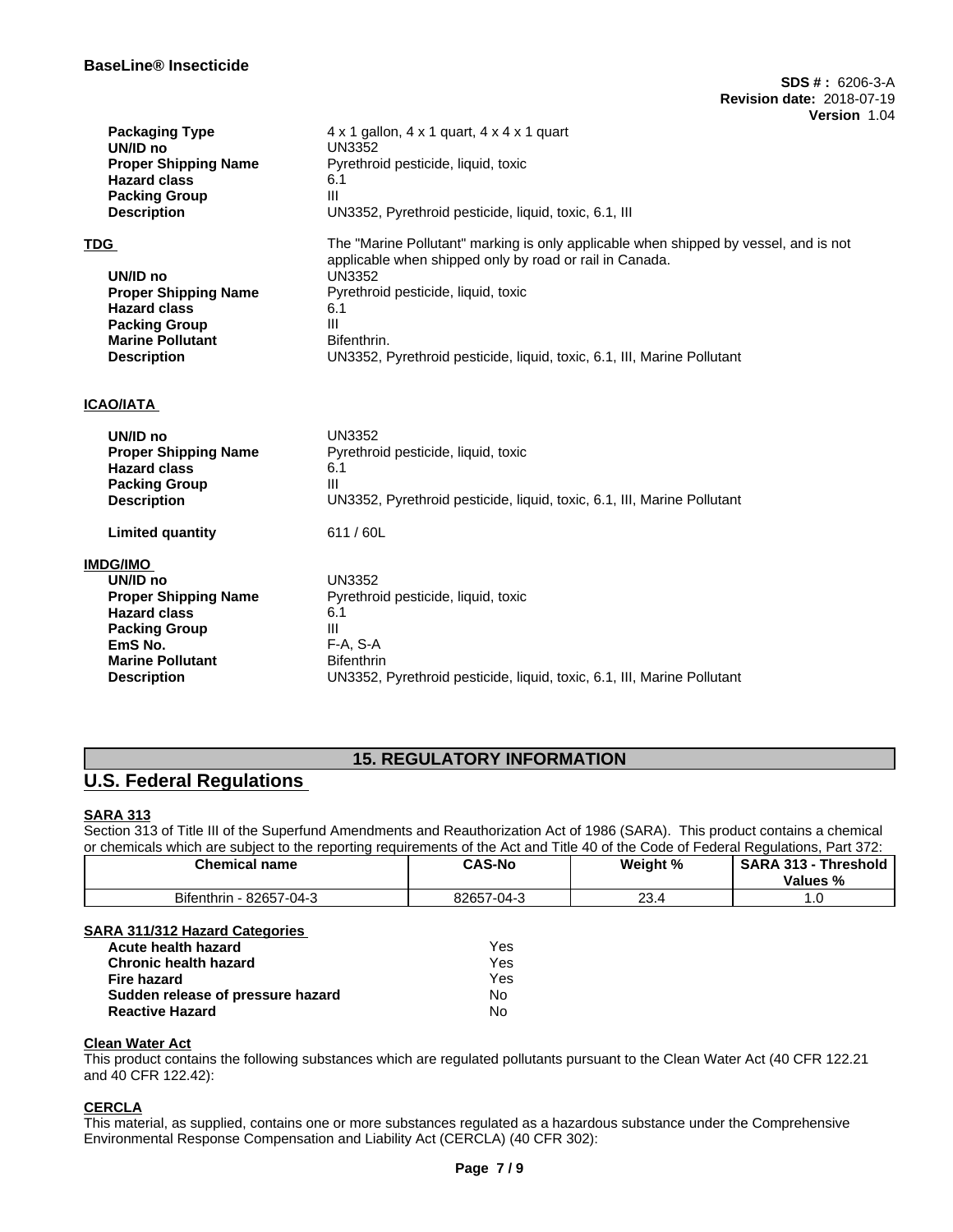### *FIFRA Information*

This chemical is a pesticide product registered by the Environmental Protection Agency and is subject to certain labeling requirements under federal pesticide law. These requirements differ from the classification criteria and hazard information required for safety data sheets, and for workplace labels of non-pesticide chemicals. Following is the hazard information as *required on the pesticide label:*

### *Warning*

*May be fatal is swallowed. Causes skin irritation and moderate eye irritation. This pesticide is extremely toxic to fish and aquatic invertebrates.*

# **US State Regulations**

### **California Proposition 65**

This product does not contain any Proposition 65 chemicals.

### **U.S. State Right-to-Know Regulations**

| <b>Chemical name</b>  | Alow.<br>Jersev<br>. | IVIC<br>อดบแนอចแอ | <br>∵∽∾lvania |
|-----------------------|----------------------|-------------------|---------------|
| <b>Bifenthrin</b>     |                      |                   |               |
| 82657<br>7-04-<br>۰., |                      |                   |               |

## **International Inventories**

| <b>Chemical name</b>                                       | <b>TSCA</b><br>States) | <b>DSL</b><br>(United   (Canada) | <b>EINECS/ELINC I</b><br>S (Europe) | <b>ENCS</b><br>(Japan) | China<br>(IECSC) | <b>KECL (Korea)</b> | <b>PICCS</b><br>(Philippines) | <b>AICS</b><br>(Australia) |
|------------------------------------------------------------|------------------------|----------------------------------|-------------------------------------|------------------------|------------------|---------------------|-------------------------------|----------------------------|
| <b>Bifenthrin</b><br>82657-04-3                            |                        |                                  |                                     | ∧                      |                  | ∧                   |                               |                            |
| 1,1'-Biphenyl,<br>bis(1-methylethyl)-<br>69009-90-1        | х                      |                                  | х                                   |                        |                  |                     |                               |                            |
| Petroleum distillates,<br>hydrotreated light<br>64742-47-8 | X                      |                                  | х                                   |                        |                  | Х                   |                               | v                          |

**Mexico - Grade** Serious risk, Grade 3

| <b>Chemical name</b> | <b>Mexico - Pollutant Release and</b><br><b>Transfer Register - Reporting</b><br><b>Emissions for Fabrication, Process</b><br>or Use -Threshold Quantities | <b>Pollutant Release and Transfer</b><br><b>Register - Reporting Emissions -</b><br><b>Threshold Quantities</b> |
|----------------------|------------------------------------------------------------------------------------------------------------------------------------------------------------|-----------------------------------------------------------------------------------------------------------------|
| <b>Bifenthrin</b>    | 100                                                                                                                                                        | $100$ kg/yr                                                                                                     |
|                      | 2500 kg/yr                                                                                                                                                 |                                                                                                                 |

### **CANADA**

### **WHMIS Statement**

This product has been classified in accordance with the Hazardous Products Regulations (HPR) and the SDS contains all the information required by the HPR.

### **WHMIS Hazard Class** B3 - Combustible liquid

- D1B Toxic materials
- D2B Toxic materials